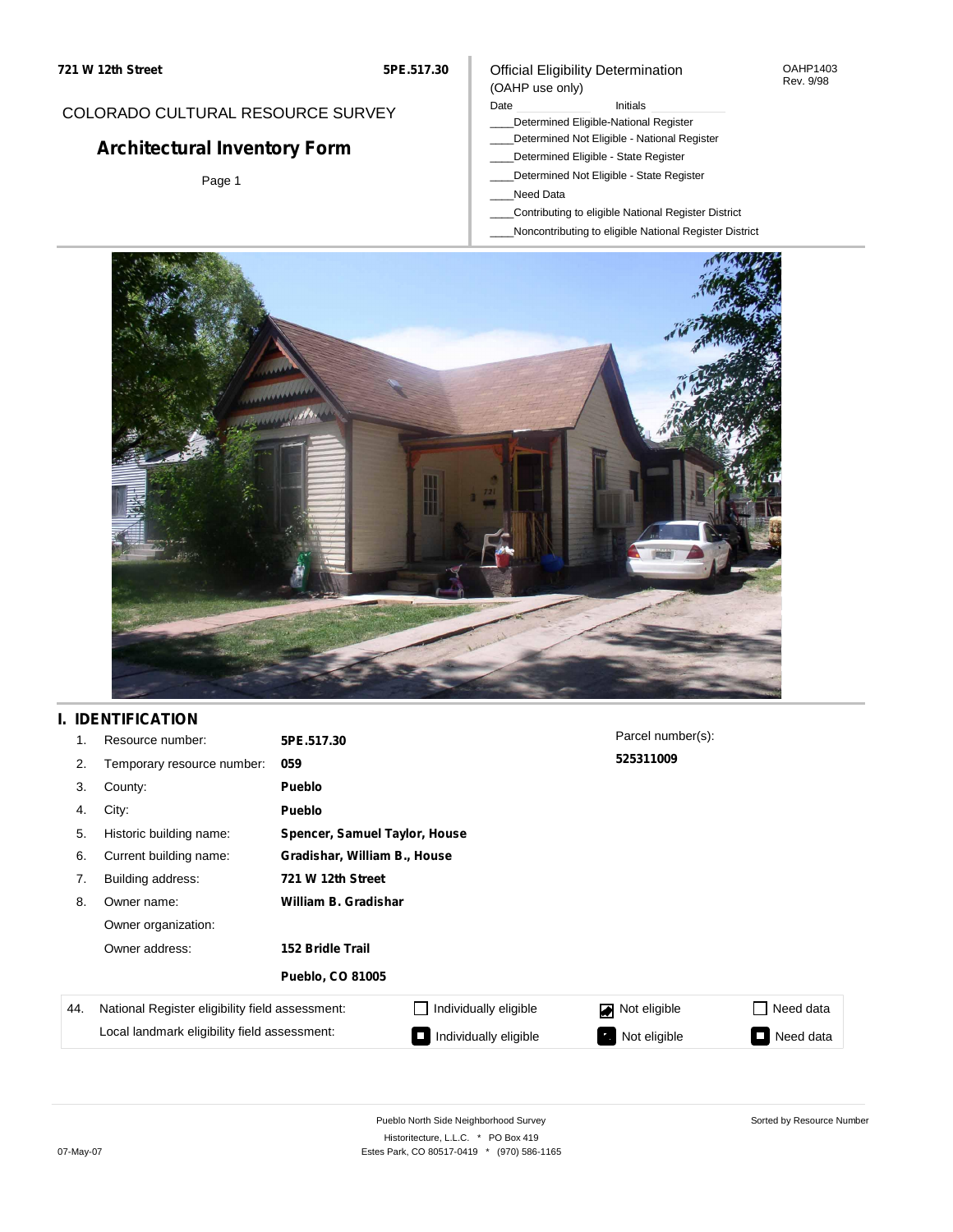Sorted by Resource Number

## **Architectural Inventory Form**

Page 2

### **II. GEOGRAPHIC INFORMATION**

| 9.  | P.M.                    |     | 6th             |              | Township:               |       | <b>20S</b>                  |    |           |           | Range:            | 65W |         |
|-----|-------------------------|-----|-----------------|--------------|-------------------------|-------|-----------------------------|----|-----------|-----------|-------------------|-----|---------|
|     |                         | NE. | 1/4             | of <b>SE</b> | 1/4                     | of NE | 1/4                         | of | <b>SW</b> | 1/4       | of Section        |     | 25      |
|     | 10. UTM reference zone: |     |                 |              | 13                      |       |                             |    |           |           |                   |     |         |
|     | Easting:                |     |                 |              | 533523                  |       |                             |    |           | Northing: |                   |     | 4236546 |
| 11. |                         |     | USGS quad name: |              | <b>Northeast Pueblo</b> |       |                             |    |           | Scale:    |                   |     | 7.5     |
|     | Year:                   |     |                 |              | 1974)                   |       | 1961 (Photorevised 1970 and |    |           |           |                   |     |         |
| 12. | $Lot(s)$ :              |     |                 |              | Lot 9; Block 2          |       |                             |    |           |           |                   |     |         |
|     | Addition:               |     |                 |              | <b>Craig's Addition</b> |       |                             |    |           |           | Year of addition: |     | 1871    |

13. Boundary description and justification:

The parcel, as described above, contains but does not exceed the land historically associated with this property.

Metes and bounds exist:

П

### **III. ARCHITECTURAL DESCRIPTION**

| 14. | Building plan (footprint, shape):<br>Other building plan descriptions: | L-Shaped Plan                            |                       |
|-----|------------------------------------------------------------------------|------------------------------------------|-----------------------|
| 15. | Dimensions in feet (length x width):                                   | 1,128 square feet                        |                       |
| 16. | Number of stories:                                                     | 1                                        |                       |
| 17. | Primary external wall material(s):                                     | <b>Wood/Horizontal Siding</b>            | Other wall materials: |
|     |                                                                        |                                          |                       |
| 18. | Roof configuration:                                                    | <b>Gabled Roof/Cross Gabled Roof</b>     |                       |
|     | Other roof configurations:                                             |                                          |                       |
| 19. | Primary external roof material:                                        | <b>Asphalt Roof</b>                      |                       |
|     | Other roof materials:                                                  |                                          |                       |
| 20. | Special features:                                                      | Fence                                    |                       |
|     |                                                                        | <b>Porch</b>                             |                       |
|     |                                                                        | <b>Ornamentation/Decorative Shingles</b> |                       |

#### 21. General architectural description:

Oriented to the south, this house appears to rest on a brown-painted concrete foundation (or perhaps a concrete sill installed **post-construction). Yellow-painted, horizontal wood siding, with brown-painted, 1-by-4-inch cornerboards, clads the exterior** walls. Variegated wood shingles, in brown-, yellow-, and orange-painted bands, clad the exterior walls. Windows are generally **1-over-1-light, double-hung sash, with brown- or yellow-painted wood frames and brown-painted wood surrounds. The surrounds have projecting cornices. Some windows have aluminum-frame storm windows. A pair of single-light hopper,** awning, or casement windows opens in the east end of the rear (north) elevation. A shed-roofed porch nearly fills the inside (southeast-facing) corner of the house. The porch has a concrete floor and brown-painted, wood supports, with pedestals and capitals and chamfered edges. A simple, wood balustrade lines the east side of the porch. The porch's decorative features include sunrise brackets and a scalloped frieze. The principal doorway opens in the east face of this inside corner. It hosts a white, 9-light metal door, with faux X-shaped bracing. Opening east of center on the rear elevation is a wood slab door, providing access to an uncovered, concrete patio. A shed-roofed addition protrudes from the rear (north) and east elevations. Another doorway opens in this addition's narrow south elevation. It is a single-light, wood slab door, opening beneath a singlelight transom. Approaching it is a single, concrete step. Brown asphalt shingles cover the cross-gabled roof. Brown-painted wood soffit and fascia, with protruding cornice, box the eaves. Brown-painted wood vergeboards and orange-painted, scrolled **brackets decorate the gables.**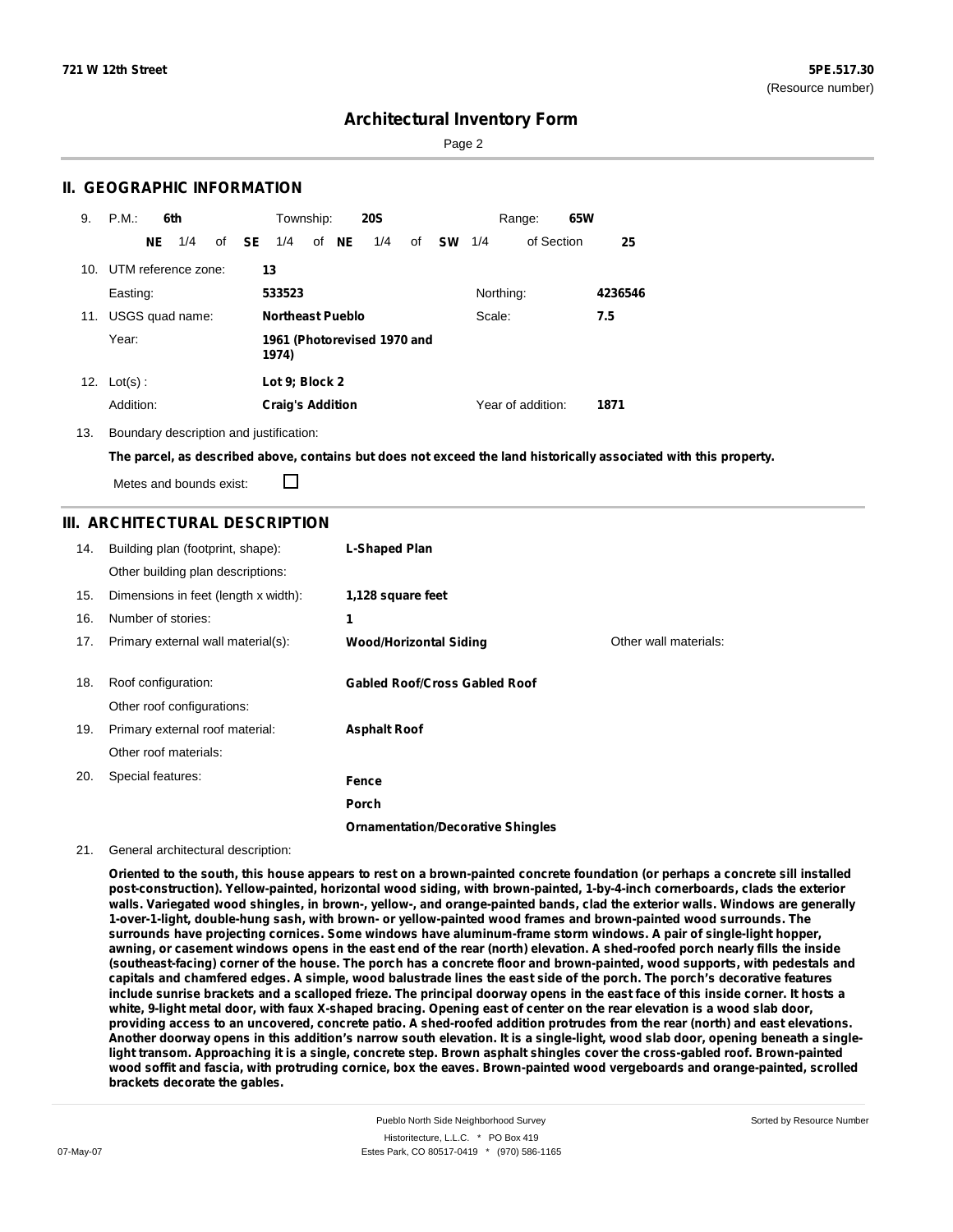Page 3

| -22. | Architectural style: | Late Victorian |
|------|----------------------|----------------|

Other architectural styles:

Building type:

23. Landscape or special setting features:

This property is located on terrain sloping downward from north to south, with an elevation of around 4,700 feet above mean sea level. The neighborhood features modest, one- and two-story houses. This property is located on the north side of West 12th Street, an east-west-oriented thoroughfare. It is situated between 717 W 12th Street, to the east, and 725 West 12th Street, to the west. Running parallel to the street is a sidewalk of pink sandstone slabs. A grass strip separates the sidewalk from the street. Surrounding the house is a planted-grass yard, with mature landscaping. A concrete, 2-track driveway runs from West 12th Street along the east side of the house. Encircling a portion of the back yard is a woven-wire fence.

24. Associated buildings, features or objects: **No associated buildings identified.**

#### **IV. ARCHITECTURAL HISTORY**

| 25. | Date of Construction:  | Estimate:                    | 1890                             | Actual:                                                                                                                                                 |
|-----|------------------------|------------------------------|----------------------------------|---------------------------------------------------------------------------------------------------------------------------------------------------------|
|     | Source of Information: |                              |                                  | Sanborn Fire Insurance Maps (for Pueblo, Colorado). New York: Sanborn Map and<br>Publishing Co., 1883, 1886, 1889, 1893, 1904-05, 1904-51, and 1904-52. |
| 26. | Architect:             | unknown                      |                                  |                                                                                                                                                         |
|     | Source of information: |                              |                                  |                                                                                                                                                         |
| 27. | Builder:               | unknown                      |                                  |                                                                                                                                                         |
|     | Source of information: |                              |                                  |                                                                                                                                                         |
| 28. | Original Owner:        | <b>Samuel Taylor Spencer</b> |                                  |                                                                                                                                                         |
|     | Source of information: |                              | Co, consulted 1886 through 2003. | Pueblo City Directory. Pueblo, Co.; Salt Lake City; Kansas City, Mo.; and others: R.L. Polk &                                                           |

29. Construction history:

According to Pueblo County tax records, this building was constructed in 1900. However, city directories and Sanborn insurance maps suggest that this building existed by 1890. An analysis of the form, style, and materials corroborate a circa 1890 date of construction. The rear addition, which protrudes slightly eastward from the original house, date to before 1904. Prior to 1951, a garage was attached to the northeast corner. It has since been demolished. Photographs taken during a 1981 survey reveal that the façade of this building has not been significantly altered since that time, other than being repainted and **having the front door replaced.**

- 30. Location: **original Date of move(s):** 
	-

### **V. HISTORICAL ASSOCIATIONS**

| 31. | Original use(s):     | <b>Single Dwelling</b> |
|-----|----------------------|------------------------|
| 32. | Intermediate use(s): | <b>Single Dwelling</b> |
| 33. | Current use(s):      | <b>Single Dwelling</b> |
| 34. | Site type(s):        | <b>Residence</b>       |

35. Historical background:

The original owner and resident of this house, constructed around 1890, was Samuel Taylor Spencer. He was machinist, chief engineer at the Pueblo city waterworks, and a mechanic for the Pueblo Automobile Company. He was born in November 1857, in Massachusetts. In 1883 he married his wife, Ida M., who was born in Illinois in 1860. They resided here with three children: Earl, Harriett, and Glen. Earl went on to become a dentist, practicing in Pueblo. The family remained here through 1910, **eventually living at 2011 Greenwood Street. Samuel Spencer died on November 7, 1938.**

In 1914, the resident was A.J. White. C.K. Metzig and W.L. Patchen lived here in 1919, followed by Mary L. Rodgers in 1925. From around 1930 through 1935, the owner and resident was Oscar Hammond. He came to Pueblo around 1908 and was an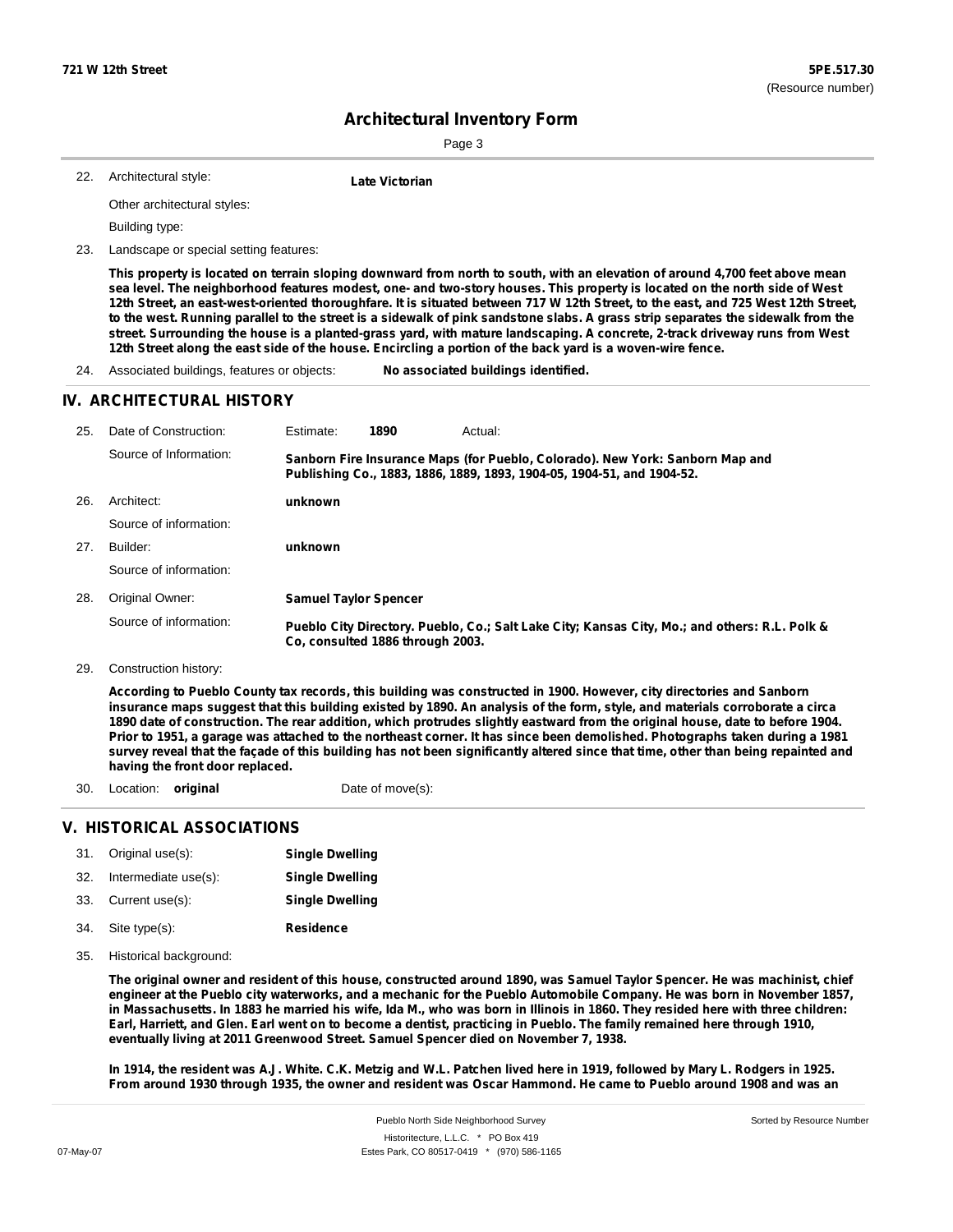Page 4

employee of the Colorado Laundry for over 48 years. With his wife, Nellie Hammond, Oscar had two children: Mrs. Leslie Evans **and Harold Hammond. The family attended Vineland Methodist Church, where Oscar taught Sunday school classes. The Hammonds moved from the address sometime after 1935, eventually residing at 1221 East 9th Street.**

Paul J. Schade purchased this property sometime prior to 1940, residing here until his death in 1944. He was a lifelong Pueblo resident. With his wife, Metta Schade, Paul had eight children: Genevieve Schade, Elda Mae Schade, Marie Huskins, John Schade, William Schade, Robert Schade, Ernest Schade, and Morton Schade. The family also maintained a residence at their ranch near Boone, Colorado. Following Paul's death on November 14, 1944, his daughter Genevieve obtained the property and **resided here until prior to 1950.**

The owner and resident in 1950 was Ethel Clindexter, followed by J.A. Hartless from 1955 through the 1960s. Susan L. Torres purchased the property in 1980. William J. Earhart acquired the house and lot in 1984, selling it in 2001 to William B. Gradishar, **the current owner.**

36. Sources of information:

**Munch, J. Colorado Cultural Resource Survey, Architectural/Historical Component Form (no. 618), August 1981.**

**Pueblo County Office of Tax Assessor. Property information card [internet].**

**Pueblo City Directory. Pueblo, Co.; Salt Lake City; Kansas City, Mo.; and others: R.L. Polk & Co, consulted 1886 through 2003.**

**"Hammond (Oscar)" [obituary]. Pueblo Chieftain, 25 March 1958, p. 2.**

**"Spencer (Samuel Taylor)" [obituary]. Pueblo Chieftain, 9 November 1938, p. 6.**

**"Schade (Paul J.)" [obituary]. Pueblo Chieftain, 16 November 1944, p. 5.**

**Gradishar, William B. Interview by Adam Thomas, 20 June 2005.**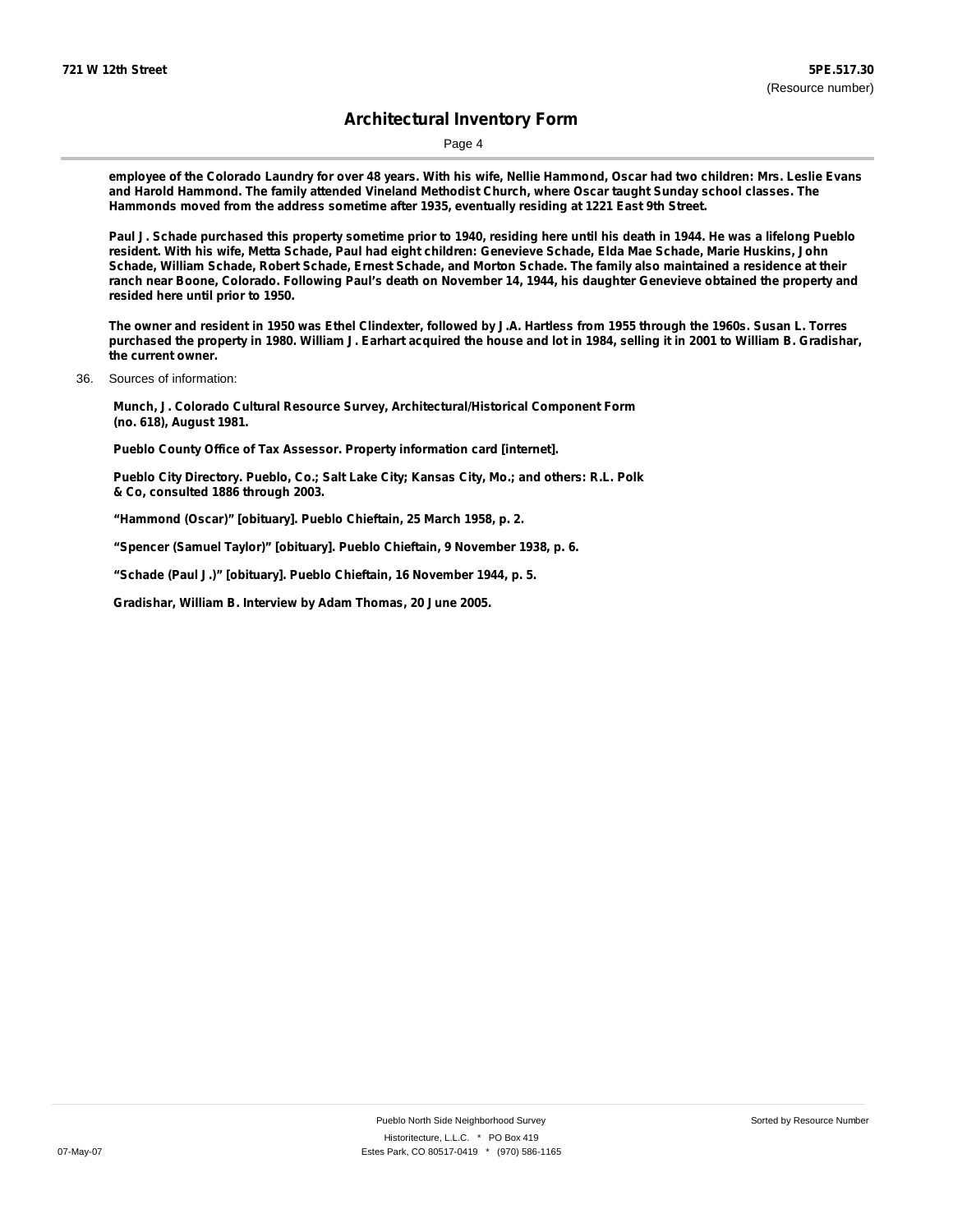Sorted by Resource Number

# **Architectural Inventory Form**

Page 5

|     | <b>VI. SIGNIFICANCE</b>                                                                                                                                                                                                                                                               |  |  |  |  |  |  |
|-----|---------------------------------------------------------------------------------------------------------------------------------------------------------------------------------------------------------------------------------------------------------------------------------------|--|--|--|--|--|--|
| 37. | Local landmark designation:<br>Yes $\Box$<br>No.                                                                                                                                                                                                                                      |  |  |  |  |  |  |
|     | Designation authority:                                                                                                                                                                                                                                                                |  |  |  |  |  |  |
|     | Date of designation:                                                                                                                                                                                                                                                                  |  |  |  |  |  |  |
| 38. | Applicable National Register criteria:                                                                                                                                                                                                                                                |  |  |  |  |  |  |
|     | A. Associated with events that have made a significant contribution to the broad pattern of our history.                                                                                                                                                                              |  |  |  |  |  |  |
|     | B. Associated with the lives of persons significant in our past.                                                                                                                                                                                                                      |  |  |  |  |  |  |
|     | C. Embodies the distinctive characteristics of a type, period, or method of construction, or represents the work<br>◙<br>of a master, or that possess high artistic values, or represents a significant and distinguished entity whose<br>components may lack individual distinction. |  |  |  |  |  |  |
|     | D. Has yielded, or may be likely to yield, information important in history or prehistory.                                                                                                                                                                                            |  |  |  |  |  |  |
|     | Qualifies under Criteria Considerations A through G (see manual).                                                                                                                                                                                                                     |  |  |  |  |  |  |
|     | Does not meet any of the above National Register criteria.                                                                                                                                                                                                                            |  |  |  |  |  |  |
|     | <b>Pueblo Standards for Designation:</b>                                                                                                                                                                                                                                              |  |  |  |  |  |  |
|     | <u>1a. History</u>                                                                                                                                                                                                                                                                    |  |  |  |  |  |  |
|     | Have direct association with the historical development of the city, state, or nation; or<br>$\overline{\phantom{a}}$ .                                                                                                                                                               |  |  |  |  |  |  |
|     | <u>1b. History</u>                                                                                                                                                                                                                                                                    |  |  |  |  |  |  |
|     | Be the site of a significant historic event; or<br>$\Box$                                                                                                                                                                                                                             |  |  |  |  |  |  |
|     | 1c. History<br>Have direct and substantial association with a person or group of persons who had influence on society.<br>$\sim$                                                                                                                                                      |  |  |  |  |  |  |
|     | 2a. Architecture                                                                                                                                                                                                                                                                      |  |  |  |  |  |  |
|     | Embody distinguishing characteristics of an architectural style or type; or<br>$\overline{\phantom{a}}$                                                                                                                                                                               |  |  |  |  |  |  |
|     | 2b. Architecture                                                                                                                                                                                                                                                                      |  |  |  |  |  |  |
|     | Be a significant example of the work of a recognized architect or master builder, or<br>$\overline{\phantom{a}}$                                                                                                                                                                      |  |  |  |  |  |  |
|     | 2c. Architecture                                                                                                                                                                                                                                                                      |  |  |  |  |  |  |
|     | Contain elements of architectural design, engineering, materials, craftsmanship, or artistic merit which represent a<br>$\mathcal{L}_{\mathcal{A}}$<br>significant or influential innovation;                                                                                         |  |  |  |  |  |  |
|     | 2d. Architecture                                                                                                                                                                                                                                                                      |  |  |  |  |  |  |
|     | Portray the environment of a group of people or physical development of an area of the city in an era of history<br>$\mathcal{L}_{\mathcal{A}}$<br>characterized by a distinctive architectural style.                                                                                |  |  |  |  |  |  |
|     | 3a. Geography                                                                                                                                                                                                                                                                         |  |  |  |  |  |  |
|     | Have a prominent location or be an established, familiar, and orienting visual feature of the contemporary city, or<br>П                                                                                                                                                              |  |  |  |  |  |  |
|     | 3b. Geography                                                                                                                                                                                                                                                                         |  |  |  |  |  |  |
|     | Promote understanding and appreciation of Pueblo's environment by means of distinctive physical characteristics<br>or rarity; or                                                                                                                                                      |  |  |  |  |  |  |
|     | 3c. Geography                                                                                                                                                                                                                                                                         |  |  |  |  |  |  |
|     | Make a special contribution to Pueblo's distinctive character.<br>О                                                                                                                                                                                                                   |  |  |  |  |  |  |
|     | Not Applicable                                                                                                                                                                                                                                                                        |  |  |  |  |  |  |
|     | Does not meet any of the above Pueblo landmark criteria.<br>$\overline{\phantom{a}}$                                                                                                                                                                                                  |  |  |  |  |  |  |
| 39. | Area(s) of Significance:<br><b>Architecture</b>                                                                                                                                                                                                                                       |  |  |  |  |  |  |
| 40. | Period of Significance:<br>ca. 1890                                                                                                                                                                                                                                                   |  |  |  |  |  |  |
| 41. | National:<br>Level of significance:<br>State<br>Local<br>$\overline{\phantom{a}}$                                                                                                                                                                                                     |  |  |  |  |  |  |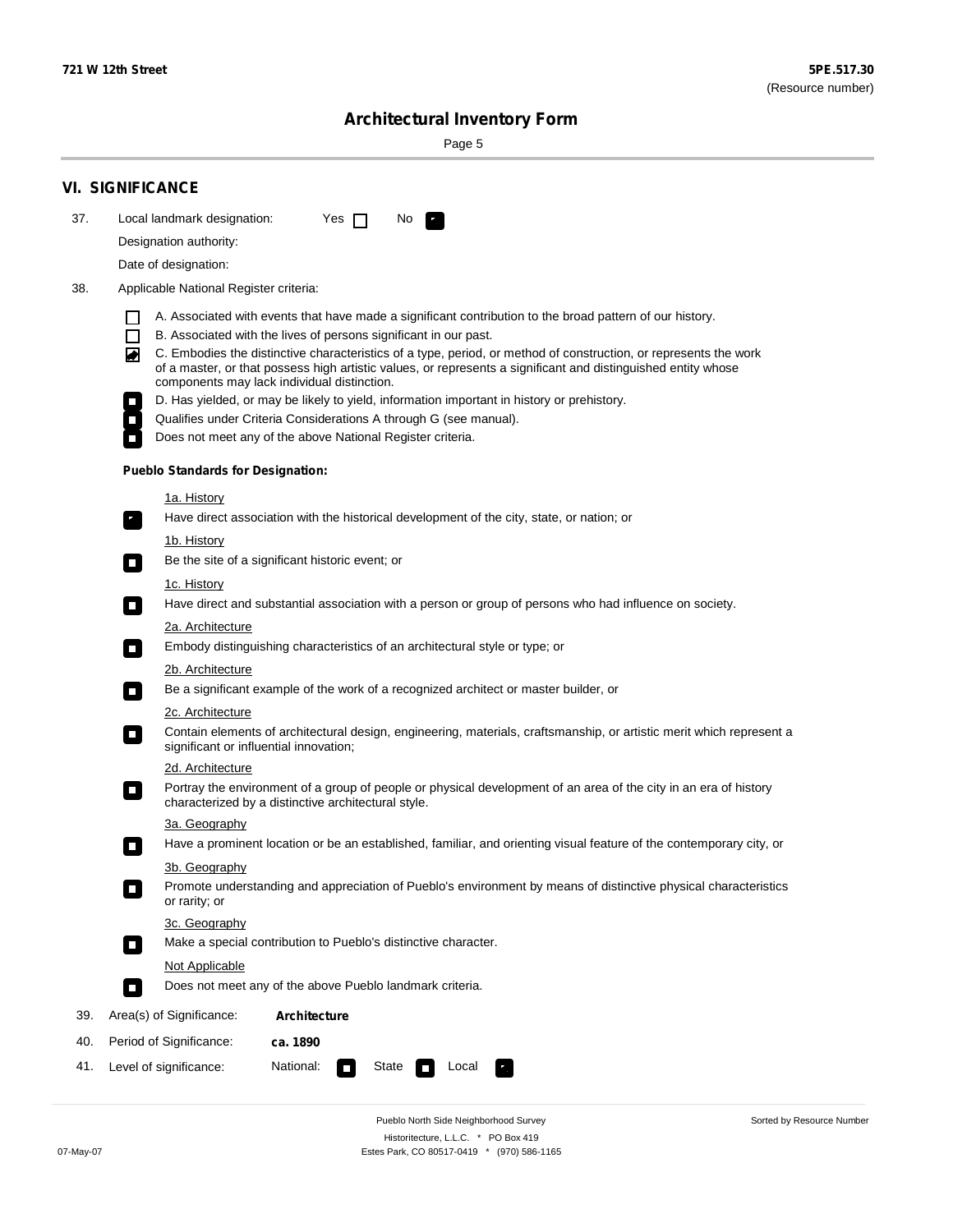Page 6

#### 42. Statement of significance:

This property is historically significant under Pueblo Local Landmark criterion 1A for its association with the development of **Pueblo's North Side Neighborhood, when more architecturally sophisticated buildings joined the smaller, plainer dwellings** originally constructed here. The property represents the rise of an influential merchant-entrepreneur class that chose to reside in this neighborhood. As well, the house is architecturally significant under National Register criterion C (Pueblo Local Landmark criterion 2A) as an intact example of a Late Victorian-era style. However, the levels of architectural and historical significance, combined with physical integrity, are not to the extent that this property would qualify for individual listing in the National Register of Historic Places, the Colorado State Register of Historic Properties, or a City of Pueblo **Landmark. Nonetheless, this house is most likely a contributing resource within any potential historic district.**

Constructed around 1890, this house exhibits a moderate level of physical integrity relative to the seven aspects of integrity as defined by the National Park Service and the Colorado Historical Society: location, setting, design, materials, workmanship, feeling, and association. While the house has had a major addition to the rear elevation, it was constructed within the period of significance and does not obscure character-defining features. The building retains sufficient physical **integrity to convey its significance.**

#### **VII. NATIONAL REGISTER ELIGIBILITY ASSESSMENT**

44. National Register eligibility field assessment: Local landmark eligibility field assessment:

**Individually eligible Not eligible** Not eligible **Need data** 45. Is there National Register district potential? Yes No m

**Pueblo's North Side Neighborhood represents the evolution of the city's professional middle and upper classes. Its diversity of architectural styles and forms directly represents the city's changing economic and cultural climates. As well, the neighborhood is distinctive because it appears to have evolved independently of the area's dominant industry, steel manufacturing.** Discuss:

> Yes Yes

No

**Individually eligible Not eligible** Not eligible **Need data** 

 $No$   $\neg$   $N/A$ 

 $N/A$ 

If there is National Register district potential, is this building contributing:

If the building is in existing National Register district, is it contributing: 46.

### **VIII. RECORDING INFORMATION**

| 47. | Photograph numbers): | <b>CD-ROM Photo Disc: North Side Photos</b><br>File Name(s): 12thstw721                                                       |
|-----|----------------------|-------------------------------------------------------------------------------------------------------------------------------|
|     | Negatives filed at:  | <b>Special Collections</b><br><b>Robert Hoag Rawlings Public Library</b><br>100 East Abriendo Avenue<br>Pueblo, CO 81004-4290 |
| 48. | Report title:        | <b>Pueblo North Side Neighborhood Survey</b>                                                                                  |
| 49. | $Date(s)$ :          | 06/20/05                                                                                                                      |
| 50. | Recorder(s):         | <b>Adam Thomas</b>                                                                                                            |
| 51. | Organization:        | Historitecture, L.L.C.                                                                                                        |
| 52. | Address:             | <b>PO Box 419</b>                                                                                                             |
|     |                      | Estes Park, CO 80517-0419                                                                                                     |
| 53. | Phone number(s):     | (970) 586-1165                                                                                                                |

<sup>43.</sup> Assessment of historic physical integrity related to significance: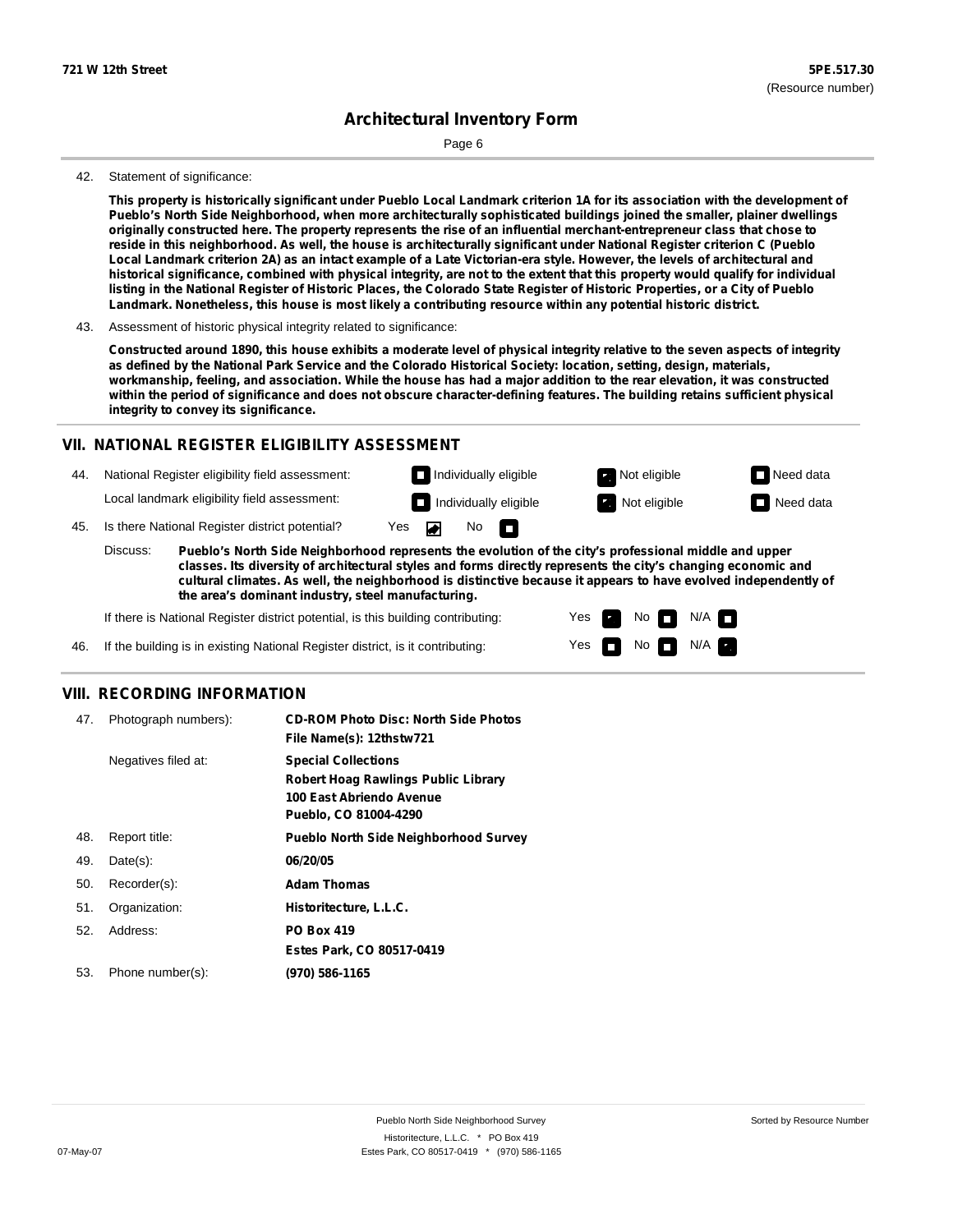Page 7